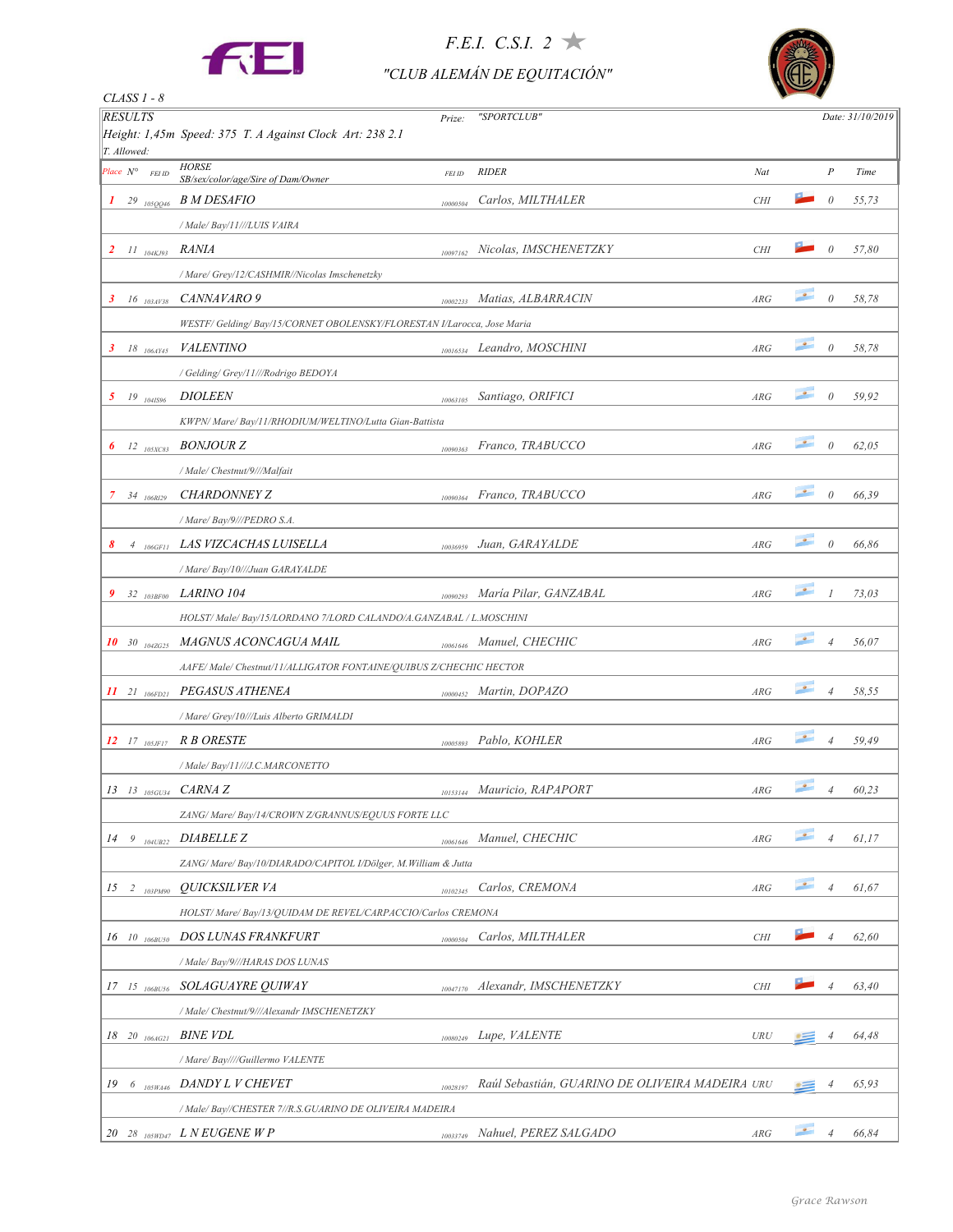

## *F.E.I. C.S.I. 2*

#### *"CLUB ALEMÁN DE EQUITACIÓN"*



| $CLASS 1 - 8$                                     |                                                                             |          |                                |                         |                          |                  |                  |
|---------------------------------------------------|-----------------------------------------------------------------------------|----------|--------------------------------|-------------------------|--------------------------|------------------|------------------|
| <b>RESULTS</b>                                    | Height: 1,45m Speed: 375 T. A Against Clock Art: 238 2.1                    | Prize:   | "SPORTCLUB"                    |                         |                          |                  | Date: 31/10/2019 |
| T. Allowed:<br>Place $N^{\circ}$<br><b>FEI ID</b> | <b>HORSE</b>                                                                | FEI ID   | <b>RIDER</b>                   | Nat                     |                          | $\boldsymbol{P}$ | Time             |
|                                                   | SB/sex/color/age/Sire of Dam/Owner                                          |          |                                |                         |                          |                  |                  |
|                                                   | / Mare/ Bay/10///Jorge PEREZ SALGADO                                        |          |                                |                         |                          |                  |                  |
| $21$ $25$ $_{105DD57}$ $DIMODO$                   |                                                                             | 10094694 | Noe, BENLAMINE DIAZ            | PER                     | le.                      | 4                | 70,12            |
|                                                   | / Stallion/ Bay/11/QUASIMODO Z/CALVADOS/M.J.DIAZ ORIHUELA, M.DIAZ VILLEGAS  |          |                                |                         |                          |                  |                  |
|                                                   | 22 26 106MM66 ATLETICA Z                                                    | 10108360 | Martin, DABIN                  | ARG                     | $\bullet$                | $\overline{4}$   | 70,96            |
|                                                   | / Mare/ Grey/12///Martin DABIN                                              |          |                                |                         |                          |                  |                  |
| 23 35 $106$ GF12                                  | DARCO VAN HET DENNEHOF                                                      | 10112237 | Nicole, MINGORANCE MEDINA      | <b>BOL</b>              |                          | $\overline{4}$   | 71,42            |
|                                                   | / Stallion/ Bay/10///N.Mingorance Medina                                    |          |                                |                         |                          |                  |                  |
| 24 24 <sub>104</sub> PX81                         | <b>TATABRA SILVER GIRL</b>                                                  | 10075261 | Lihuel, GONZALEZ               | ARG                     | $\bullet$                | 8                | 55,42            |
|                                                   | AAFE/Mare/Bay/13/VOLTAIRE (SF)/MARGOTTE DU COURET/EDUARDO MONACO            |          |                                |                         |                          |                  |                  |
| 25 5 $_{104ZN37}$                                 | <b>CALITERRA</b>                                                            | 10091054 | Lucas, MESA                    | ARG                     | $\bullet$                | 8                | 65,55            |
|                                                   | / Mare/ Chestnut/14/CORIALL Z//C.MILTHALER/ M.SOTO                          |          |                                |                         |                          |                  |                  |
| 26<br>$7 \quad 103PY62$                           | <i>BANDURRIA HULMEN</i>                                                     | 10090293 | María Pilar, GANZABAL          | ARG                     | $\bullet$                | 8                | 66,80            |
|                                                   | / Male/ Bay/17///ALEJANDRO GANZABAL                                         |          |                                |                         |                          |                  |                  |
| $27 \frac{31}{105}$                               | <b>HUPEN'S QUIDAM</b>                                                       | 10002076 | Luis, MAGNASCO                 | ARG                     | $\bullet$                | 8                | 68,81            |
|                                                   | WESTF/ Gelding/ Bay/10/QUIDAM DE REVEL/PILOT/SMITH HOGAN LLC                |          |                                |                         |                          |                  |                  |
| 28                                                | 8 106BN99 L V CHAS QUESTIONAIR                                              | 10002075 | Luis, MAGNASCO                 | ARG                     | $\bullet$                | 12               | 71,53            |
|                                                   | // Grey/9///Luis MAGNASCO                                                   |          |                                |                         |                          |                  |                  |
| 29 27 <sub>106RB04</sub>                          | <b>B M GRAN FANTASIA</b>                                                    | 10017511 | Alvaro, ALBARRACIN             | ARG                     | $\bullet$                | 12               | 85,27            |
|                                                   | / Male/ Bay/11///José María (jr) LAROCCA                                    |          |                                |                         |                          |                  |                  |
| 30 23 106BU60                                     | <b>PORTOFINO I</b>                                                          | 10134604 | Carlos Diego, CORDOBA          | ARG                     | $\bullet$                | 13               | 73,27            |
|                                                   | / Stallion/ Bay/10///Carlos Diego CORDOBA                                   |          |                                |                         |                          |                  |                  |
| $31 \tI 1042532$                                  | SAM                                                                         | 10132769 | Augusto, CAPIZZI               | ARG                     | $\overline{\phantom{a}}$ | 16               | 84,06            |
|                                                   | / Gelding/ Bay/12///Rodrigo Carrasco                                        |          |                                |                         |                          |                  |                  |
|                                                   | 32 14 106GG86 JAZZ PULLMAN                                                  | 10084989 | Luiz Gustavo, VINHAES FERREIRA | <b>BRA</b>              | $\bullet$                | 20               | 62,81            |
|                                                   | / Male/ Grey/9///Luiz Gustavo VINHAES FERREIRA                              |          |                                |                         |                          |                  |                  |
| 33 33 104Y1158                                    | <b>VALENTINO MASSUERE</b>                                                   | 10097162 | Nicolas, IMSCHENETZKY          | <b>CHI</b>              |                          | 25               | 88,74            |
|                                                   | SF/Gelding/Bay/10/CANTURO/GALOUBET A/N. IMSCHENETZKY R, M. Loreto RODRIGUEZ |          |                                |                         |                          |                  |                  |
| $3\frac{}{}_{104JH95}$                            | <b>OUICK STEP 9</b>                                                         | 10103328 | Tomas, GALILEA                 | $\mathbb{A}\mathbb{R}G$ | $\bullet$                | $\boldsymbol{e}$ |                  |
|                                                   | HOLST/ Gelding/ Bay/13/QUINAR/ALOUBE Z/Jessen, Manfred                      |          |                                |                         |                          |                  |                  |
|                                                   | <b>YOUNG RIDER</b>                                                          |          |                                |                         |                          |                  |                  |
|                                                   | <i>LARINO 104</i>                                                           |          | María Pilar, GANZABAL          | $\mathbb{A}\mathbb{R}G$ | $\bullet$                | 1                | 73,03            |
| $32\ \ 103BF00$<br>1                              |                                                                             | 10090293 |                                |                         |                          |                  |                  |
|                                                   | HOLST/ Male/ Bay/15/LORDANO 7/LORD CALANDO/A.GANZABAL / L.MOSCHINI          |          |                                |                         |                          |                  |                  |
|                                                   |                                                                             |          |                                |                         |                          |                  |                  |
|                                                   |                                                                             |          |                                |                         |                          |                  |                  |
|                                                   |                                                                             |          |                                |                         |                          |                  |                  |
|                                                   |                                                                             |          |                                |                         |                          |                  |                  |
|                                                   |                                                                             |          |                                |                         |                          |                  |                  |
|                                                   |                                                                             |          |                                |                         |                          |                  |                  |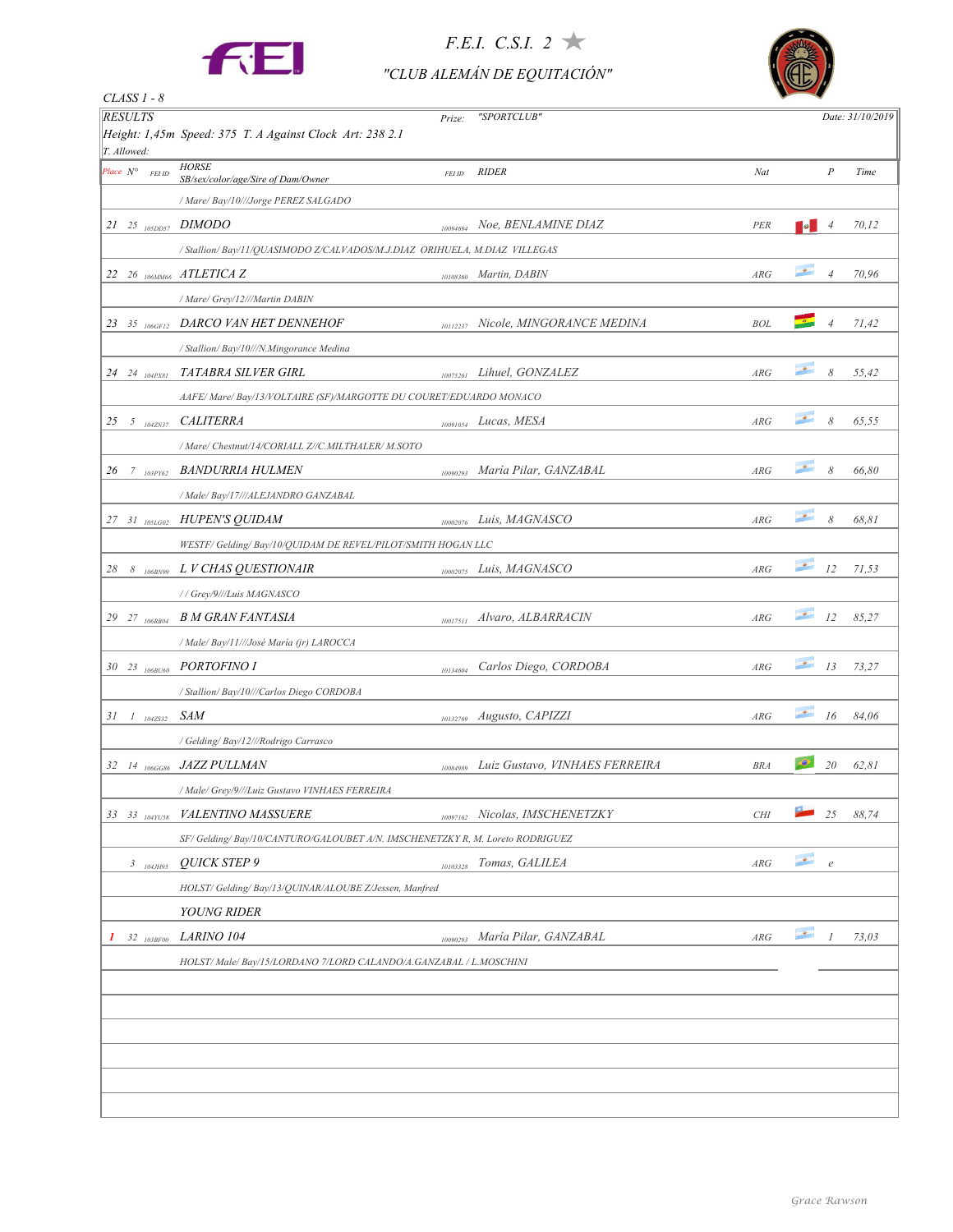

*F.E.I. CSI 2 "CLUB ALEMÁN DE EQUITACIÓN" 2019*



| <i>RESULTS</i>   | JUMP OFF Height: 1,45m Art: 238 2.2                                   | Prize: "GOODYEAR"                      |            |           |                  |       | Date: 1/11/2019  |        |
|------------------|-----------------------------------------------------------------------|----------------------------------------|------------|-----------|------------------|-------|------------------|--------|
| $T.A.: 79 - 48$  | Place N° HORSE                                                        |                                        |            |           |                  |       |                  | J. OFF |
|                  | SB/sex/color/age/Sire/Sire of Dam/Owner                               | <b>RIDER</b>                           | Nat        |           | $\boldsymbol{P}$ | Time  | $\boldsymbol{P}$ | Time   |
| 1                | 22 CANNAVARO 9                                                        | Matias, ALBARRACIN                     | ARG        | $\bullet$ | $\theta$         | 77,39 | $\theta$         | 37, 11 |
|                  | WESTF/Gelding/Bay/15/CORNET OBOLENSKY/FLORESTAN I/Larocca, Jose Maria |                                        |            |           |                  |       |                  |        |
| $\overline{2}$   | 8 DIOLEEN                                                             | Santiago, ORIFICI                      | ARG        | $\bullet$ | $\theta$         | 73,46 | $\theta$         | 37,14  |
|                  | KWPN/ Mare/ Bay/11/RHODIUM/WELTINO/Lutta Gian-Battista                |                                        |            |           |                  |       |                  |        |
| 3                | 32 RANIA                                                              | Nicolas, IMSCHENETZKY                  | <b>CHI</b> |           | $\theta$         | 74,80 | $\theta$         | 38,58  |
|                  | / Mare/ Grey/12/CASHMIR//Nicolas Imschenetzky                         |                                        |            |           |                  |       |                  |        |
| 4                | 31 DOS LUNAS FRANKFURT                                                | Carlos, MILTHALER                      | CHI        |           | $\theta$         | 75,34 | $\theta$         | 40,38  |
|                  | / Male/ Bay/9///HARAS DOS LUNAS                                       |                                        |            |           |                  |       |                  |        |
| 5                | 24 TATABRA SILVER GIRL                                                | Lihuel, GONZALEZ                       | ARG        | $\bullet$ | $\theta$         | 76,35 | $\overline{4}$   | 36,36  |
|                  | AAFE/Mare/Bay/13/VOLTAIRE (SF)/MARGOTTE DU COURET/EDUARDO MONACO      |                                        |            |           |                  |       |                  |        |
| 6                | 21 VALENTINO                                                          | Leandro, MOSCHINI                      | ARG        | $\bullet$ | $\theta$         | 74,44 | $\overline{4}$   | 39,72  |
|                  | / Gelding/ Grey/11///Rodrigo BEDOYA                                   |                                        |            |           |                  |       |                  |        |
| 7                | 26 B M GRAN FANTASIA                                                  | Alvaro, ALBARRACIN                     | ARG        | $\bullet$ | $\overline{I}$   | 80,07 |                  |        |
|                  | / Male/ Bay/11///José María (jr) LAROCCA                              |                                        |            |           |                  |       |                  |        |
| 8                | 33 MAGNUS ACONCAGUA MAIL                                              | Manuel, CHECHIC                        | ARG        | $\bullet$ | $\overline{4}$   | 71,87 |                  |        |
|                  | AAFE/Male/Chestnut/11/ALLIGATOR FONTAINE/QUIBUS Z/CHECHIC HECTOR      |                                        |            |           |                  |       |                  |        |
| 9                | 18 DANDY L V CHEVET                                                   | Raúl Sebastián, GUARINO DE OLIVEIR URU |            |           |                  | 72,93 |                  |        |
|                  | / Male/ Bay//CHESTER 7//R.S.GUARINO DE OLIVEIRA MADEIRA               |                                        |            |           |                  |       |                  |        |
| <i><b>10</b></i> | 28 R B ORESTE                                                         | Pablo, KOHLER                          | ARG        | $\bullet$ | $\overline{4}$   | 72,96 |                  |        |
|                  | / Male/ Bay/11///J.C.MARCONETTO                                       |                                        |            |           |                  |       |                  |        |
|                  | 11 13 QUICKSILVER VA                                                  | Carlos, CREMONA                        | ARG        | $\bullet$ | $\overline{4}$   | 73,47 |                  |        |
|                  | HOLST/ Mare/ Bay/13/QUIDAM DE REVEL/CARPACCIO/Carlos CREMONA          |                                        |            |           |                  |       |                  |        |
|                  | 12 14 CALITERRA                                                       | Lucas, MESA                            | ARG        | $\bullet$ | $\overline{4}$   | 73,49 |                  |        |
|                  | / Mare/ Chestnut/14/CORIALL Z//C.MILTHALER/ M.SOTO                    |                                        |            |           |                  |       |                  |        |
| 13               | 20 CARNA Z                                                            | Mauricio, RAPAPORT                     | ARG        | $\bullet$ | $\overline{4}$   | 74,02 |                  |        |
|                  | ZANG/ Mare/ Bay/14/CROWN Z/GRANNUS/EQUUS FORTE LLC                    |                                        |            |           |                  |       |                  |        |
| 14               | 6 PEGASUS ATHENEA                                                     | Martin, DOPAZO                         | ARG        | $\bullet$ | $\overline{4}$   | 75,30 |                  |        |
|                  | / Mare/ Grey/10///Luis Alberto GRIMALDI                               |                                        |            |           |                  |       |                  |        |
|                  | 15 29 L V CHAS QUESTIONAIR                                            | Luis, MAGNASCO                         | ARG        | $\bullet$ | $\overline{4}$   | 76,05 |                  |        |
|                  | //Grey/9///Luis MAGNASCO                                              |                                        |            |           |                  |       |                  |        |
| 16               | 5 SOLAGUAYRE QUIWAY                                                   | Alexandr, IMSCHENETZKY                 | CHI        |           | $\overline{4}$   | 76,07 |                  |        |
|                  | / Male/ Chestnut/9///Alexandr IMSCHENETZKY                            |                                        |            |           |                  |       |                  |        |
| 17               | 30 BONJOUR Z                                                          | Franco, TRABUCCO                       | ARG        | $\bullet$ | $\overline{4}$   | 76,33 |                  |        |
|                  |                                                                       |                                        |            |           |                  |       |                  |        |
|                  | / Male/ Chestnut/9///Malfait<br>18 17 LNEUGENE WP                     | Nahuel, PEREZ SALGADO                  | ARG        | $\bullet$ | $\overline{4}$   | 77,83 |                  |        |
|                  |                                                                       |                                        |            |           |                  |       |                  |        |
|                  | / Mare/ Bay/10///Jorge PEREZ SALGADO                                  |                                        |            | $\bullet$ |                  |       |                  |        |
|                  | 19 11 HUPEN'S QUIDAM                                                  | Luis, MAGNASCO                         | ARG        |           | 5                | 80,50 |                  |        |
|                  | WESTF/ Gelding/ Bay/10/QUIDAM DE REVEL/PILOT/SMITH HOGAN LLC          |                                        |            | $\bullet$ |                  |       |                  |        |
|                  | 20 10 CHARDONNEY Z                                                    | Franco, TRABUCCO                       | ARG        |           | 5                | 81,46 |                  |        |
|                  | / Mare/ Bay/9///PEDRO S.A.                                            |                                        |            |           |                  |       |                  |        |
|                  | 21 27 SAM                                                             | Augusto, CAPIZZI                       | ARG        | $\bullet$ | 8                | 71,46 |                  |        |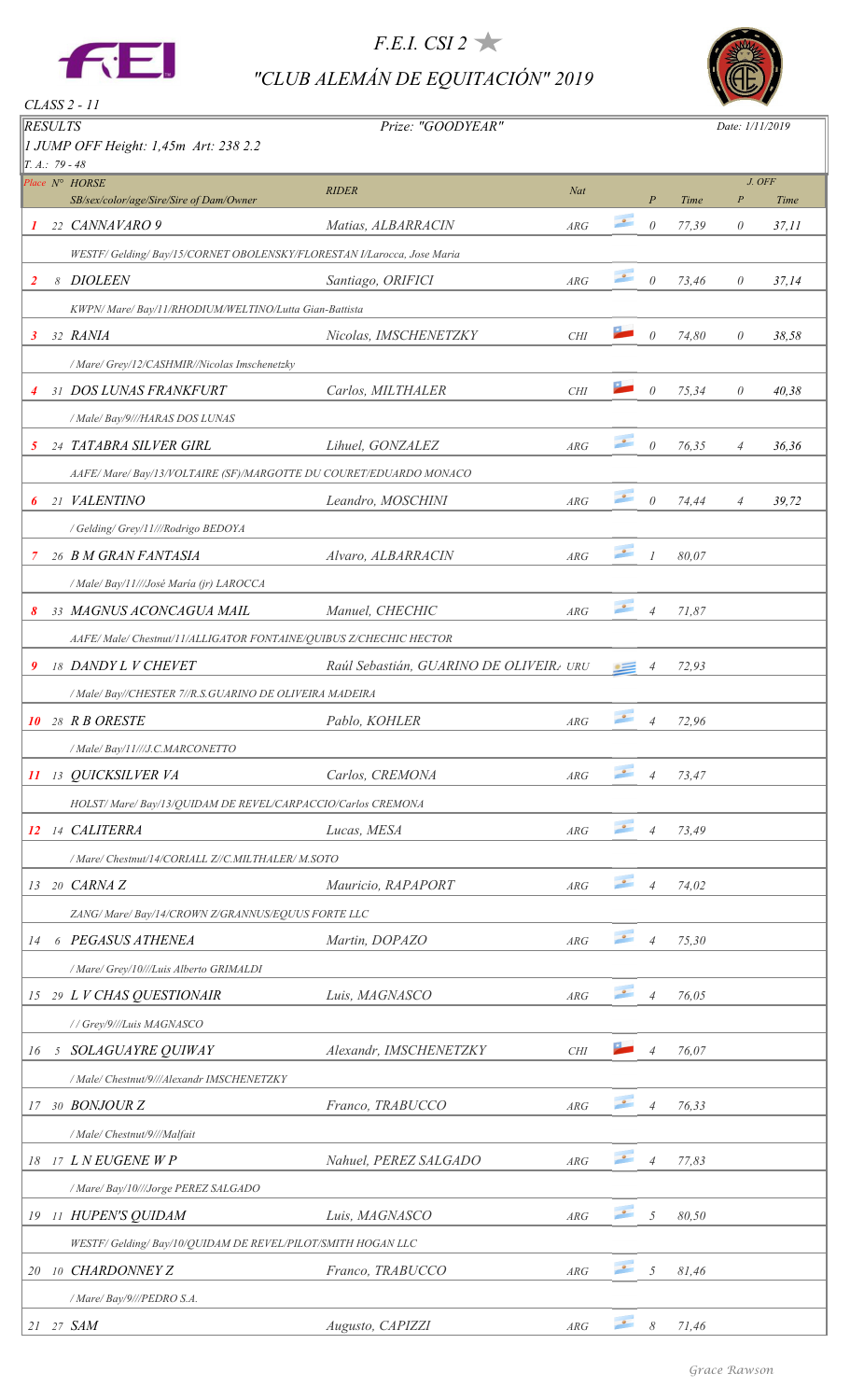

*F.E.I. CSI 2 "CLUB ALEMÁN DE EQUITACIÓN" 2019*



| CLASS 2 - 11     |   |                                                                             |                                |                            |                          |               |       |                            |      |
|------------------|---|-----------------------------------------------------------------------------|--------------------------------|----------------------------|--------------------------|---------------|-------|----------------------------|------|
| <b>RESULTS</b>   |   |                                                                             | Prize: "GOODYEAR"              |                            |                          |               |       | Date: 1/11/2019            |      |
| $T. A.: 79 - 48$ |   | 1 JUMP OFF Height: 1,45m Art: 238 2.2                                       |                                |                            |                          |               |       |                            |      |
|                  |   | Place $N^{\circ}$ HORSE<br>SB/sex/color/age/Sire/Sire of Dam/Owner          | <b>RIDER</b>                   | Nat                        |                          | $\cal P$      | Time  | J. OFF<br>$\boldsymbol{P}$ | Time |
|                  |   | / Gelding/ Bay/12///Rodrigo Carrasco                                        |                                |                            |                          |               |       |                            |      |
| 22               |   | <b>19 LAS VIZCACHAS LUISELLA</b>                                            | Juan, GARAYALDE                | ARG                        | $\bullet$                | $\mathcal S$  | 75,74 |                            |      |
|                  |   | / Mare/ Bay/10///Juan GARAYALDE                                             |                                |                            |                          |               |       |                            |      |
| 23               |   | 15 JAZZ PULLMAN                                                             | Luiz Gustavo, VINHAES FERREIRA | <b>BRA</b>                 | $\bullet$                | $\mathcal S$  | 76,20 |                            |      |
|                  |   | / Male/ Grey/9///Luiz Gustavo VINHAES FERREIRA                              |                                |                            |                          |               |       |                            |      |
|                  |   | 24 23 BINE VDL                                                              | Lupe, VALENTE                  | ${\cal U}{\cal R}{\cal U}$ | $\cdot =$                | 8             | 76,81 |                            |      |
|                  |   | / Mare/ Bay////Guillermo VALENTE                                            |                                |                            |                          |               |       |                            |      |
|                  |   | 25 25 PORTOFINO I                                                           | Carlos Diego, CORDOBA          | ARG                        | $\bullet$                | $\mathcal{G}$ | 79,74 |                            |      |
|                  |   | / Stallion/ Bay/10///Carlos Diego CORDOBA                                   |                                |                            |                          |               |       |                            |      |
|                  |   | 26 2 DIMODO                                                                 | Noe, BENLAMINE DIAZ            | ${PER}$                    | <b>B</b>                 | 9             | 81,52 |                            |      |
|                  |   | / Stallion/ Bay/11/QUASIMODO Z/CALVADOS/M.J.DIAZ ORIHUELA, M.DIAZ VILLEGAS  |                                |                            |                          |               |       |                            |      |
| 27               |   | 1 ATLETICA Z                                                                | Martin, DABIN                  | ARG                        | $\bullet$                | 12            | 77,82 |                            |      |
|                  |   | / Mare/ Grey/12///Martin DABIN                                              |                                |                            |                          |               |       |                            |      |
| 28               |   | 34 BANDURRIA HULMEN                                                         | María Pilar, GANZABAL          | ARG                        | $\bullet$                | 20            | 75,94 |                            |      |
|                  |   | / Male/ Bay/17///ALEJANDRO GANZABAL                                         |                                |                            |                          |               |       |                            |      |
| 29               | 7 | VALENTINO MASSUERE                                                          | Rodrigo, CARRASCO              | CHI                        |                          | 21            | 98,34 |                            |      |
|                  |   | SF/Gelding/Bay/10/CANTURO/GALOUBET A/N. IMSCHENETZKY R, M. Loreto RODRIGUEZ |                                |                            |                          |               |       |                            |      |
| 30               |   | 3 L V CHANCE LUCK                                                           | David, STRIMBAN                | ARG                        | $\overline{\phantom{a}}$ | $36\,$        | 91,18 |                            |      |
|                  |   | / Male/ Bay/10///David STRIMBAN                                             |                                |                            |                          |               |       |                            |      |
|                  |   | 9 B M DESAFIO                                                               | Carlos, MILTHALER              | $\mathit{CHI}$             | r                        |               |       |                            |      |
|                  |   | / Male/ Bay/11///LUIS VAIRA                                                 |                                |                            |                          |               |       |                            |      |
|                  |   |                                                                             |                                |                            |                          |               |       |                            |      |
|                  |   | YOUNG RIDER                                                                 |                                |                            |                          |               |       |                            |      |
| 1                |   | 33 MAGNUS ACONCAGUA MAIL                                                    | Manuel, CHECHIC                | $\mathcal{A}\mathcal{R}G$  | $\bullet$ 4              |               | 71,87 |                            |      |
|                  |   |                                                                             |                                |                            |                          |               |       |                            |      |
|                  |   |                                                                             |                                |                            |                          |               |       |                            |      |
|                  |   |                                                                             |                                |                            |                          |               |       |                            |      |
|                  |   |                                                                             |                                |                            |                          |               |       |                            |      |
|                  |   |                                                                             |                                |                            |                          |               |       |                            |      |
|                  |   |                                                                             |                                |                            |                          |               |       |                            |      |
|                  |   |                                                                             |                                |                            |                          |               |       |                            |      |
|                  |   |                                                                             |                                |                            |                          |               |       |                            |      |
|                  |   |                                                                             |                                |                            |                          |               |       |                            |      |
|                  |   |                                                                             |                                |                            |                          |               |       |                            |      |
|                  |   |                                                                             |                                |                            |                          |               |       |                            |      |
|                  |   |                                                                             |                                |                            |                          |               |       |                            |      |
|                  |   |                                                                             |                                |                            |                          |               |       |                            |      |
|                  |   |                                                                             |                                |                            |                          |               |       |                            |      |
|                  |   |                                                                             |                                |                            |                          |               |       |                            |      |
|                  |   |                                                                             |                                |                            |                          |               |       |                            |      |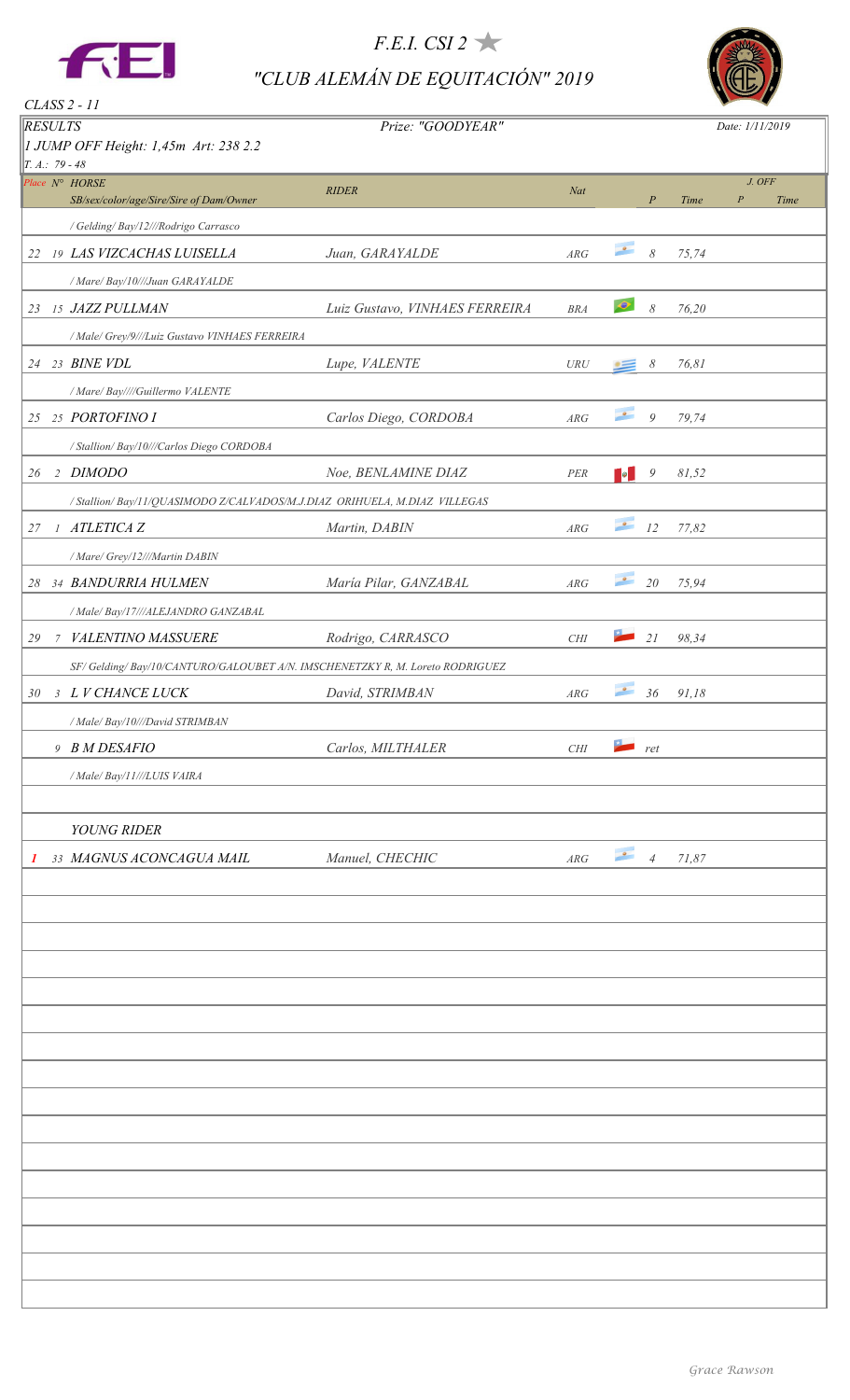## *F.E.I. CSI 2*

# *"CLUB ALEMÁN DE EQUITACIÓN" 2019*

*CLASS 3 - 23*





| RESULTS               |                |                                                                                                                                                                                                                                                                                                                                                     |                                                                       | "GRAND PRIX"                             |                         |                 |                |                |                | Date: 3/11/2019  |                  |
|-----------------------|----------------|-----------------------------------------------------------------------------------------------------------------------------------------------------------------------------------------------------------------------------------------------------------------------------------------------------------------------------------------------------|-----------------------------------------------------------------------|------------------------------------------|-------------------------|-----------------|----------------|----------------|----------------|------------------|------------------|
|                       |                |                                                                                                                                                                                                                                                                                                                                                     | HEIGHT: 1,60m SPEED: 375m/m                                           | Counts for the LONGINES RANKINGS Group D |                         |                 |                |                |                |                  |                  |
|                       |                |                                                                                                                                                                                                                                                                                                                                                     | Competition Over two Rounds art: 273 2.2 3.3.1 & 4.3<br><b>HORSE</b>  | <b>RIDER</b>                             | Nat                     | $T.A$ :         |                | 83<br>Round 1  |                | 52<br>Round 2    | <b>TOT</b>       |
| Place                 |                | FEI ID                                                                                                                                                                                                                                                                                                                                              | SB/sex/color/age/Sire/Sire of Dam/Owner                               |                                          |                         |                 | $\overline{P}$ | $\overline{T}$ |                | $\boldsymbol{T}$ | $\boldsymbol{P}$ |
| $\boldsymbol{I}$      |                | $10$ $_{106FD21}$                                                                                                                                                                                                                                                                                                                                   | PEGASUS ATHENEA                                                       | Martin, DOPAZO                           | ARG                     | $\sim$          | $\theta$       | 81,32          | 0              | 47,23            | $\theta$         |
|                       |                |                                                                                                                                                                                                                                                                                                                                                     | / Mare/ Grey/10///Luis Alberto GRIMALDI                               |                                          |                         |                 |                |                |                |                  |                  |
| 2                     | 9              | 103AV38                                                                                                                                                                                                                                                                                                                                             | CANNAVARO 9                                                           | Matias, ALBARRACIN                       | ARG                     | $\bullet$       | $\theta$       | 81,97          | 0              | 48,29            | $\theta$         |
|                       |                |                                                                                                                                                                                                                                                                                                                                                     | WESTF/Gelding/Bay/15/CORNET OBOLENSKY/FLORESTAN I/Larocca, Jose Maria |                                          |                         |                 |                |                |                |                  |                  |
| 3                     |                | $1_{104KJ93}$                                                                                                                                                                                                                                                                                                                                       | <b>RANIA</b>                                                          | Nicolas, IMSCHENETZKY                    | CHI                     |                 | 5              | 84,67          | 0              | 47,03            | 5                |
|                       |                |                                                                                                                                                                                                                                                                                                                                                     | / Mare/ Grey/12/CASHMIR//Nicolas Imschenetzky                         |                                          |                         |                 |                |                |                |                  |                  |
|                       |                | $3$ $1042N37$                                                                                                                                                                                                                                                                                                                                       | <b>CALITERRA</b>                                                      | Lucas, MESA                              | $\mathbb{A}\mathbb{R}G$ | $\bullet$       | 5              | 83,69          | $\theta$       | 49,53            | 5                |
|                       |                |                                                                                                                                                                                                                                                                                                                                                     | / Mare/ Chestnut/14/CORIALL Z//C.MILTHALER/ M.SOTO                    |                                          |                         |                 |                |                |                |                  |                  |
| 5                     |                | $7 \t_{104Px81}$                                                                                                                                                                                                                                                                                                                                    | TATABRA SILVER GIRL                                                   | Lihuel, GONZALEZ                         | ARG                     | $\bullet$       |                | 85,20          | $\overline{4}$ | 51,87 5          |                  |
|                       |                |                                                                                                                                                                                                                                                                                                                                                     | AAFE/Mare/Bay/13/VOLTAIRE (SF)/MARGOTTE DU COURET/EDUARDO MONACO      |                                          |                         |                 |                |                |                |                  |                  |
| $\boldsymbol{\theta}$ |                | $2\frac{}{}$ 105XC83                                                                                                                                                                                                                                                                                                                                | <b>BONJOUR Z</b>                                                      | Franco, TRABUCCO                         | ARG                     | $\bullet$       | 5              | 83,86          |                | 52,58            | 6                |
|                       |                |                                                                                                                                                                                                                                                                                                                                                     | / Male/ Chestnut/9///Malfait                                          |                                          |                         |                 |                |                |                |                  |                  |
| 7                     |                |                                                                                                                                                                                                                                                                                                                                                     | <b>B M GRAN FANTASIA</b>                                              | Alvaro, ALBARRACIN                       | ARG                     | $\bullet$       | $\overline{I}$ | 85,96          |                |                  |                  |
|                       |                | $6$ 106RB04                                                                                                                                                                                                                                                                                                                                         |                                                                       |                                          |                         |                 |                |                | 6              | 56,74            | 7                |
|                       |                |                                                                                                                                                                                                                                                                                                                                                     | / Male/ Bay/11///José María (jr) LAROCCA                              |                                          |                         |                 |                |                |                |                  |                  |
| 8                     |                | $5$ 105QQ46                                                                                                                                                                                                                                                                                                                                         | <b>B M DESAFIO</b>                                                    | Carlos, MILTHALER                        | <b>CHI</b>              |                 | $\overline{4}$ | 82,26          | $\overline{4}$ | 48,22            | 8                |
|                       |                |                                                                                                                                                                                                                                                                                                                                                     | / Male/ Bay/11///LUIS VAIRA                                           |                                          |                         |                 |                |                |                |                  |                  |
| 9                     |                | $8$ $\phantom{0}$ $\phantom{0}$ $\phantom{0}$ $\phantom{0}$ $\phantom{0}$ $\phantom{0}$ $\phantom{0}$ $\phantom{0}$ $\phantom{0}$ $\phantom{0}$ $\phantom{0}$ $\phantom{0}$ $\phantom{0}$ $\phantom{0}$ $\phantom{0}$ $\phantom{0}$ $\phantom{0}$ $\phantom{0}$ $\phantom{0}$ $\phantom{0}$ $\phantom{0}$ $\phantom{0}$ $\phantom{0}$ $\phantom{0}$ | <b>DIOLEEN</b>                                                        | Santiago, ORIFICI                        | ARG                     | $\bullet$       | $\theta$       | 82,34          | 8              | 49,59 8          |                  |
|                       |                |                                                                                                                                                                                                                                                                                                                                                     | KWPN/ Mare/ Bay/11/RHODIUM/WELTINO/Lutta Gian-Battista                |                                          |                         |                 |                |                |                |                  |                  |
| 10                    | $\overline{4}$ | 103PM90                                                                                                                                                                                                                                                                                                                                             | QUICKSILVER VA                                                        | Carlos, CREMONA                          | ARG                     | $\bullet$       | 5              | 83,66          | $\overline{4}$ | 49,95            | 9                |
|                       |                |                                                                                                                                                                                                                                                                                                                                                     | HOLST/ Mare/ Bay/13/QUIDAM DE REVEL/CARPACCIO/Carlos CREMONA          |                                          |                         |                 |                |                |                |                  |                  |
| 11                    |                | 105WD47                                                                                                                                                                                                                                                                                                                                             | L N EUGENE W P                                                        | Nahuel, PEREZ SALGADO                    | ARG                     | $\bullet$       | $\overline{5}$ | 84,75          |                |                  |                  |
|                       |                |                                                                                                                                                                                                                                                                                                                                                     | / Mare/ Bay/10///Jorge PEREZ SALGADO                                  |                                          |                         |                 |                |                |                |                  |                  |
| <i>12</i>             |                | 106GF11                                                                                                                                                                                                                                                                                                                                             | LAS VIZCACHAS LUISELLA                                                | Juan, GARAYALDE                          | ARG                     | $\bullet$       | $\overline{5}$ | 84,97          |                |                  |                  |
|                       |                |                                                                                                                                                                                                                                                                                                                                                     | / Mare/ Bay/10///Juan GARAYALDE                                       |                                          |                         |                 |                |                |                |                  |                  |
| 13                    |                | 106GF12                                                                                                                                                                                                                                                                                                                                             | DARCO VAN HET DENNEHOF                                                | Nicole, MINGORANCE MEDINA                | <b>BOL</b>              |                 | 5              | 86,35          |                |                  |                  |
|                       |                |                                                                                                                                                                                                                                                                                                                                                     | / Stallion/ Bay/10///N.Mingorance Medina                              |                                          |                         |                 |                |                |                |                  |                  |
| 14                    |                | 106AY45                                                                                                                                                                                                                                                                                                                                             | <b>VALENTINO</b>                                                      | Leandro, MOSCHINI                        | ARG                     | $\bullet$       | $\delta$       | 77,72          |                |                  |                  |
|                       |                |                                                                                                                                                                                                                                                                                                                                                     | / Gelding/ Grey/11///Rodrigo BEDOYA                                   |                                          |                         |                 |                |                |                |                  |                  |
| 15                    |                | 105WA46                                                                                                                                                                                                                                                                                                                                             | DANDY L V CHEVET                                                      | Raúl Sebastián, GUARINO DE OLIVEIR URU   |                         | ≝               | $\delta$       | 82,57          |                |                  |                  |
|                       |                |                                                                                                                                                                                                                                                                                                                                                     | / Male/ Bay//CHESTER 7//R.S.GUARINO DE OLIVEIRA MADEIRA               |                                          |                         |                 |                |                |                |                  |                  |
| 16                    |                | 106BU50                                                                                                                                                                                                                                                                                                                                             | DOS LUNAS FRANKFURT                                                   | Carlos, MILTHALER                        | <b>CHI</b>              |                 | 9              | 83,43          |                |                  |                  |
|                       |                |                                                                                                                                                                                                                                                                                                                                                     | / Male/ Bay/9///HARAS DOS LUNAS                                       |                                          |                         |                 |                |                |                |                  |                  |
| 17                    |                |                                                                                                                                                                                                                                                                                                                                                     | SOLAGUAYRE QUIWAY                                                     | Alexandr, IMSCHENETZKY                   | <b>CHI</b>              | 2               | 10             | 87,03          |                |                  |                  |
|                       |                | 106BU56                                                                                                                                                                                                                                                                                                                                             | / Male/ Chestnut/9///Alexandr IMSCHENETZKY                            |                                          |                         |                 |                |                |                |                  |                  |
|                       |                |                                                                                                                                                                                                                                                                                                                                                     |                                                                       |                                          |                         | $\frac{13}{13}$ |                | 84,73          |                |                  |                  |
| $18\,$                |                | 103PY62                                                                                                                                                                                                                                                                                                                                             | <b>BANDURRIA HULMEN</b>                                               | María Pilar, GANZABAL                    | ARG                     |                 |                |                |                |                  |                  |
|                       |                |                                                                                                                                                                                                                                                                                                                                                     | / Male/ Bay/17///ALEJANDRO GANZABAL                                   |                                          |                         | $\bullet$       |                |                |                |                  |                  |
| 19                    |                | 106RI29                                                                                                                                                                                                                                                                                                                                             | <b>CHARDONNEY Z</b>                                                   | Franco, TRABUCCO                         | ARG                     |                 | 13             | 85,66          |                |                  |                  |
|                       |                |                                                                                                                                                                                                                                                                                                                                                     | / Mare/ Bay/9///PEDRO S.A.                                            |                                          |                         |                 |                |                |                |                  |                  |
| 20                    |                | 105LG02                                                                                                                                                                                                                                                                                                                                             | HUPEN'S QUIDAM                                                        | Luis, MAGNASCO                           | ARG                     | $\frac{13}{13}$ |                | 86,40          |                |                  |                  |
|                       |                |                                                                                                                                                                                                                                                                                                                                                     | WESTF/ Gelding/ Bay/10/QUIDAM DE REVEL/PILOT/SMITH HOGAN LLC          |                                          |                         |                 |                |                |                |                  |                  |
| 21                    |                |                                                                                                                                                                                                                                                                                                                                                     | 106MM66 ATLETICA Z                                                    | Martin, DABIN                            | ARG                     | $\bullet$       | 17             | 86,58          |                |                  |                  |
|                       |                |                                                                                                                                                                                                                                                                                                                                                     | / Mare/ Grey/12///Martin DABIN                                        |                                          |                         |                 |                |                |                |                  |                  |